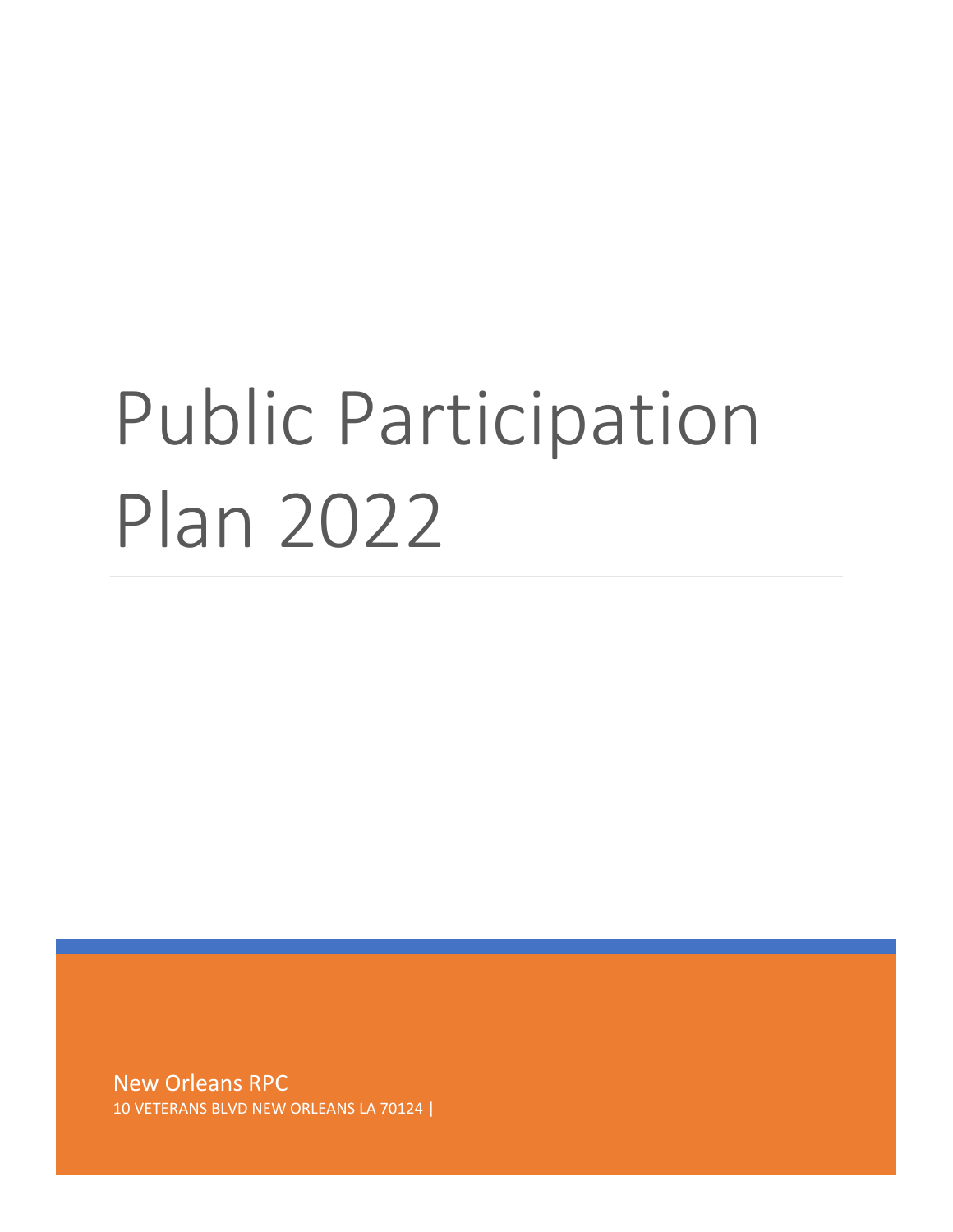# *PPP 2022 DRAFT*

## *Introduction*

#### Purpose

This plan outlines the public participation goals and techniques to be used in the New Orleans eight parish region transportation planning and programming processes. This plan revises the previous plan, dated 2018. The revised plan reflects the RPC's ongoing commitment to actively evaluate and improve the public involvement process and to ensure compliance with updated Federal requirements.

#### *About the RPC*

The Regional Planning Commission (RPC) provides a venue for collaboration between local, state, and federal agencies. The Commission includes three elected officials and two citizen members from each of the 8 parishes in addition to the State Secretary of Transportation. Representatives from the region's transportation operators, such as the Louis Armstrong International Airport, the Regional Transit Authority and Jefferson Transit, along with St. Charles and St. John the Baptist Parishes, also have seats on the Board as part of the Transportation Policy Committee. The Transportation Policy Committee acts as the Metropolitan Planning Organization (MPO) governing board and voting body. The Board is supported by a professional planning staff.

As the MPO, RPC is the federally mandated transportation-policy making organization for the region. It is the job of the RPC to ensure that transportation federal investments in projects and programs are made based on a continuing, cooperative, and comprehensive planning process (commonly known as the "3C" planning process).

## *Core Planning Responsibilities*

The RPC is responsible for four major transportation plans and programs, the Metropolitan Transportation Plan (MTP), the Transportation Improvement Program (TIP), the Unified Planning Work Program (UPWP), and the Public Participation Plan (PPP). In addition, the RPC is responsible for preparing or assisting with other special transportation plans and studies in addition to a multitude of programs including Safety, Emergency Preparedness, Economic Development, Brownfields, Clean City/Clean Fuel, Watershed, and more.

**Metropolitan Transportation Plan (MTP)**: The Metropolitan Transportation Plan (MTP) is the chief legal document reflecting the objectives, resources, fundamental planning process, and project implementation schedule for the region over the next 30 years. It must be revised every five years so incoming or newly identified projects and priorities can be updated. The latest update describes the regional vision for transportation for the years 2019-2048. Projects in the plan are organized into three tiers:

- Tier I (FY 19-22): Covers projects expected to advance to construction in the next four years. These projects comprise the Transportation Improvement Program.
- Tier II (FY 23-31): Lays out projects currently in the planning and development phase that are expected to advance based on funding.
- Tier III (FY 32-48): Long-range projects that are more complex to implement due to funding availability or other factors. (23 C.F.R 450.324)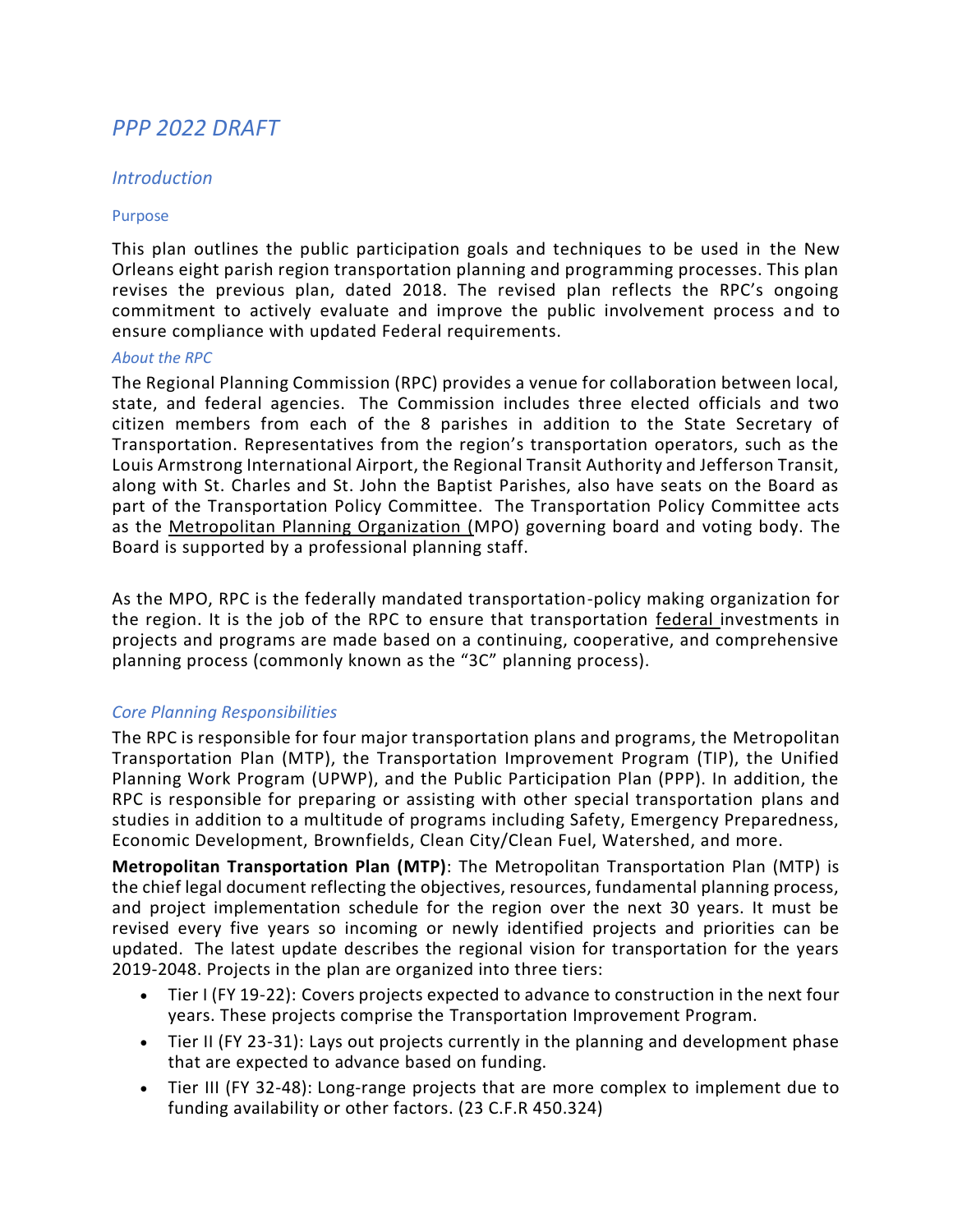**Transportation Improvement Plans (TIP)**: TIPs consist of priority lists of projects (both highway and transit) which are advancing towards construction over the five-year planning period of the MTP. Projects found in the TIPs evolve through the transportation planning process and are contained in the region's long-range Metropolitan Transportation Plan.

The TIP and the State TIP (STIP) contain a common set of projects proposed for federal funding. TIPs and STIP are products of a consensus-building process carried out jointly by the RPC and the Louisiana Department of Transportation and Development (LADOTD). Both these documents are updated every two years. However, the TIPs are reviewed annually by the RPC and selected revisions are permitted, following formal amendment procedures.

Projects contained in the TIPs are derived from Phase I of the Metropolitan Transportation Plan. Projects are largely maintenance-oriented consisting of roadway rehabilitation, overlay, and traffic signalization. Bus transit and rail rehabilitation and extensions are also emphasized along with intermodal facilities development. (23 C.F.R. 450.326)

**Unified Planning work Program (UPWP)**: The Unified Planning Work Program (UPWP) describes the federally funded planning activities the Regional Planning Commission will conduct and products to be created during the current fiscal year. The UPWP covers four Metropolitan Planning Areas (MPAs) in southeast Louisiana: New Orleans, South Tangipahoa, Slidell, and Covington- Mandeville.

The activities described in the document reflect one year of a multi-year program to implement the strategies and achieve the objectives of the Metropolitan Transportation Plan (MTP). These strategies are derived from federal mandates, as codified in legislation, conducted in the context of a continuing, comprehensive, locally focused planning process. (23 C.F.R. 450.308)

**Public Participation Plan (PPP)**: The PPP identifies the RPC's public participation methods, the strategies for public engagement and outreach, and state and federal regulations regarding public participation. The PPP is evaluated annually and updated every five (5) years. (23 C.F.R. 450.316)

The RPC also maintains a **Title VI Non-Discrimination Program and Language Assistance Plan.** Title VI of the 1964 Civil Rights Act (42 U.S.C. 2000d-1) prohibits discrimination on the basis of race or national origin under any program or activity receiving federal financial assistance, while Executive Order 12898, issued in 1994, entitled "Federal Actions to Address Environmental Justice (EJ) in Minority Populations and Low-Income Populations" further extends Title VI protections to low-income populations.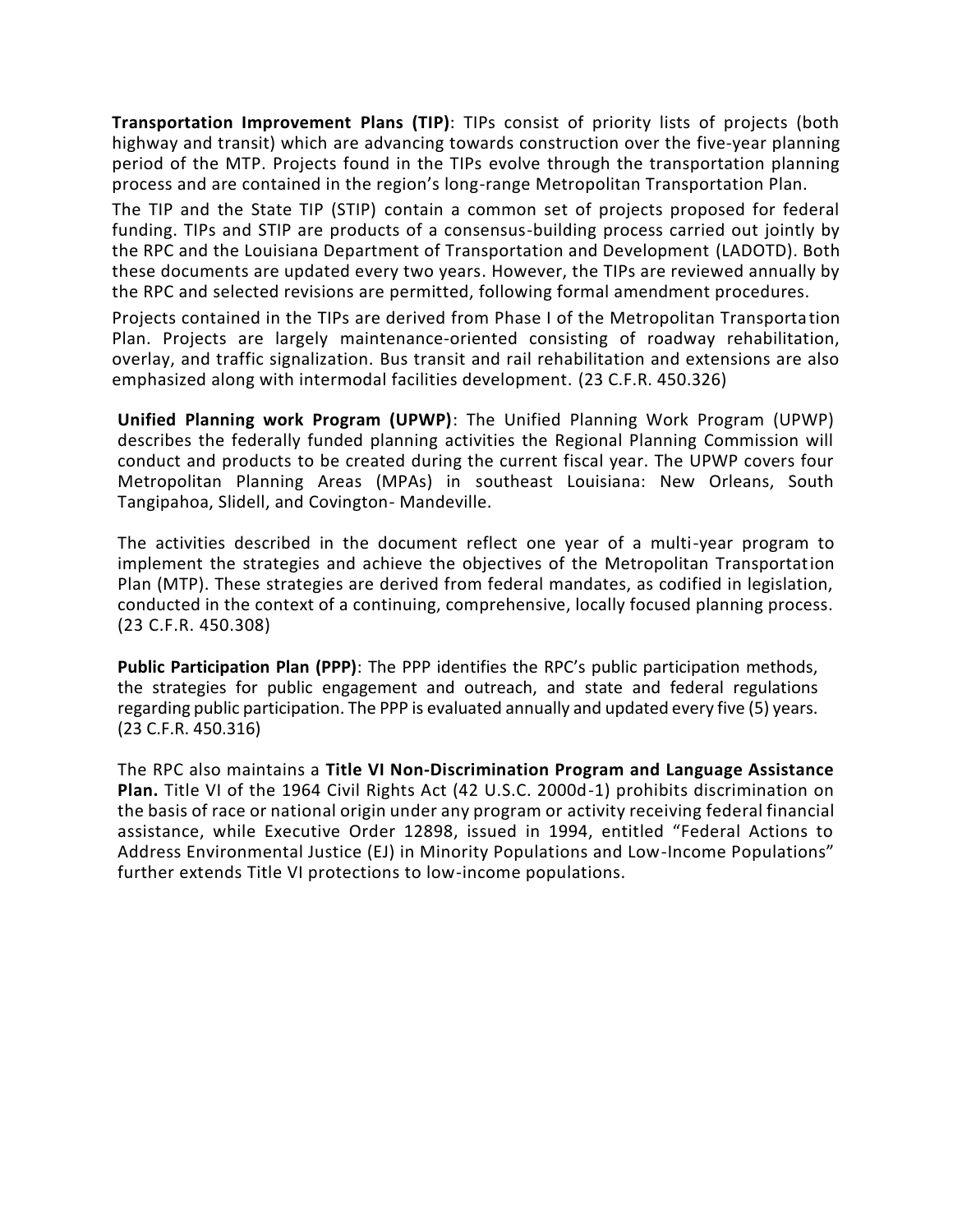#### *Federal Public Participation Requirements*

The Bipartisan Infrastructure Law(BIL)the federal surface transportation funding and authorization bill, was signed in 2022, and continues to support previous federal public participation guidelines. MPOs are required to develop a public participation plan identifying reasonable opportunities for the public and all interested stakeholders to be involved in and comment on the contents of the long-range Metropolitan Transportation Plan and Transportation Improvement Program. In addition to the MTP and TIP, this Public Participation Plan outlines public participation requirements and outreach methods for all the RPC's core planning processes.

The BIL also requires that MPOs identify a broad and inclusive list of stakeholders that must be provided the opportunity to comment and be involved in the planning process. These stakeholders, including the public, affected government agencies, transportation disadvantaged populations, providers of transportation and more. MPO's are also required to coordinate with the statewide transportation planning public participation and consultation processes.

Additionally, the BIL also requires that MPOs conduct public meetings at convenient and accessible locations at convenient times, use visualizations such as maps and charts to help describe plans, and make public information available in electronically accessible formats.

#### **Public Involvement Goals**

To help achieve broader public understanding and consensus on transportation plans, programs, and projects, the following major goals are identified for the public participation efforts of the RPC.

**Inform-** Provide timely, objective information to keep the public informed about RPC's ongoing transportation planning and project programming processes throughout the region.

**Involve**- Create inclusive opportunities for the public to provide comments and feedback for consideration at key decision-making points in the planning and programming process, with an emphasis on actively seeking out input from traditionally underserved populations.

**Comprehend**- Broaden the mutual understanding of priorities and concerns of all involved and impacted by the RPC's planning and programming activities.

**Engage**- Collaborate with local communities and other stakeholders in an interactive process to develop plans and programs that are reflective of the values of the region.

**Improve**- Continuously seek ways to improve information, involvement, and engagement through annual evaluation of the public participation process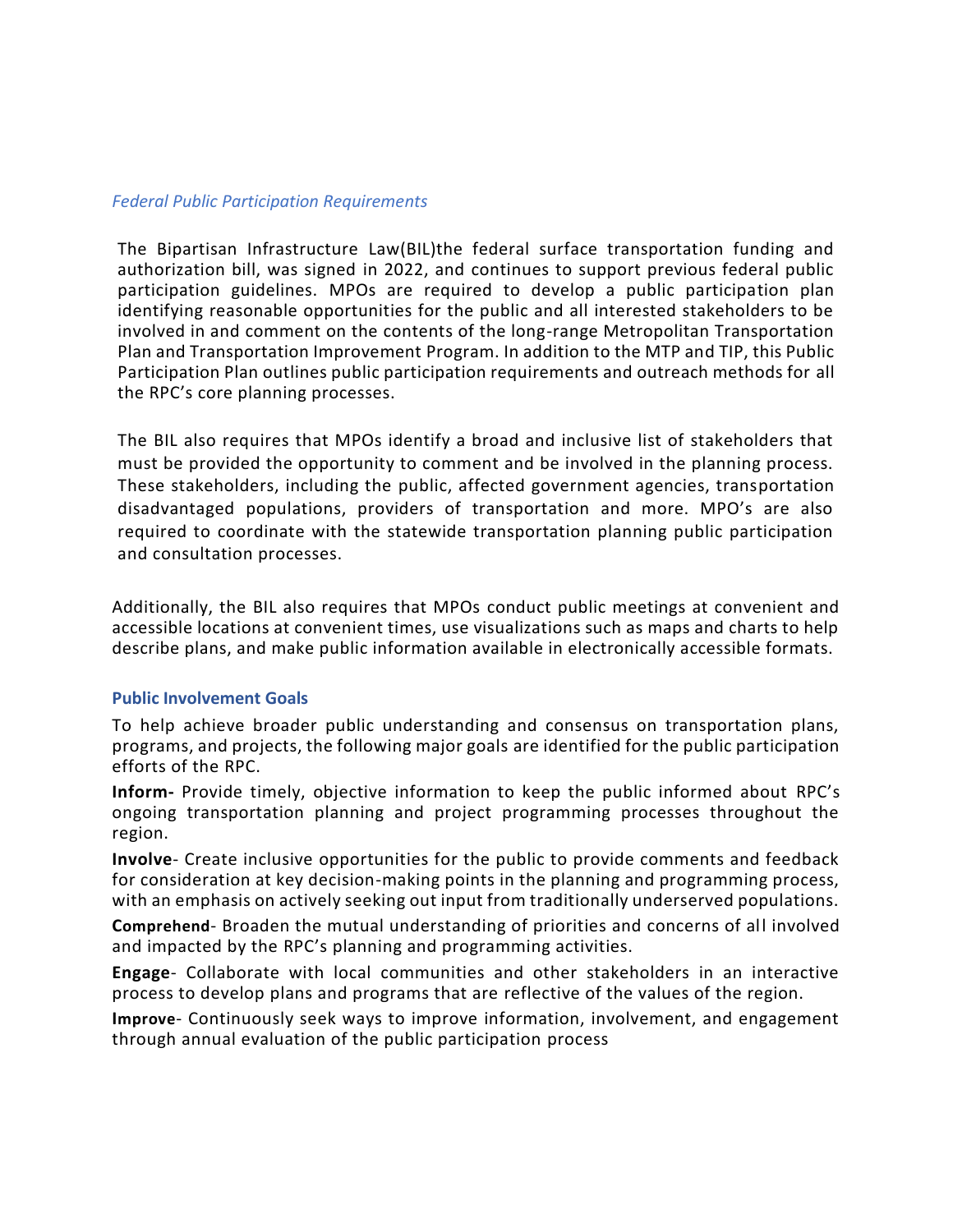#### Identification of Stakeholders

**General Public** All residents within the RPC's planning area utilize and are affected by the region's transportation system daily. Persons representing special interest groups often make up a large proportion of those participating in public involvement activities. It is helpful to involve as many members of the public as possible to get a broader perspective of the "average citizen."

#### **Minority and Low-Income Populations (Map**

According to 2015-2019Census American Community Survey (ACS) five-year estimates, the minority population within the RPC's planning area is approximately 41.6% of the total population, while about 18% of households are classified as "low-income" (i.e., with incomes less than 150% of the federal poverty level), and 8% of households do not have access to a motor vehicle.

Minority and low-income populations are protected population groups under Title VI of the 1964 Civil Rights Act (42 U.S.C. 2000d-1), the President's Executive Order 12898, issued in 1994, entitled "Federal Actions to Address Environmental Justice (EJ) in Minority Populations and Low-Income Populations", and a subsequent U.S. Department of Transportation order. Title VI prohibits discrimination on the basis of race or national origin under any program or activity receiving Federal financial assistance. The EJ Order further amplified Title VI and added low-income populations to the protected list. The MPO maintains a list of organizations representing or working with racial and ethnic minorities.

## **Limited English Proficient (LEP) (Map)**

According to the 2014-2019 ACS five-year data, around 2.8% of the urban area's population report they speak or understand English less than "very well," and of those, over 40% speak Spanish. The RPC is developing a Language Assistance Plan to outline policies and procedures that will be used to address the needs of LEP persons.

Title VI of the 1964 Civil Rights Act and Executive Order 13166, "Improving Access to Services for Persons with Limited English Proficiency", requires any agency receiving federal funds to establish a means of including Limited English Proficiency persons in the agency's decision-making processes and ensuring meaningful access to the information and services the agency provides. The Department of Justice issued guidelines to assist agencies in complying with this requirement. The steps required to ensure "meaningful access" depend upon a number of factors, including the number of LEP persons that may be impacted, the importance of the service provided, and the resources available to the agency.

## **Elderly, Persons with a Disability, and the Transportation Disadvantaged (Map)**

U.S. Department of Transportation planning regulations require MPOs to "seek out and consider the needs of those traditionally underserved by existing transportation systems." In this spirit, the MPO includes the elderly, persons with a disability, and those without access to an automobile as additional target population groups for inclusion in public involvement efforts and for transportation needs assessments. The RPC has a contact list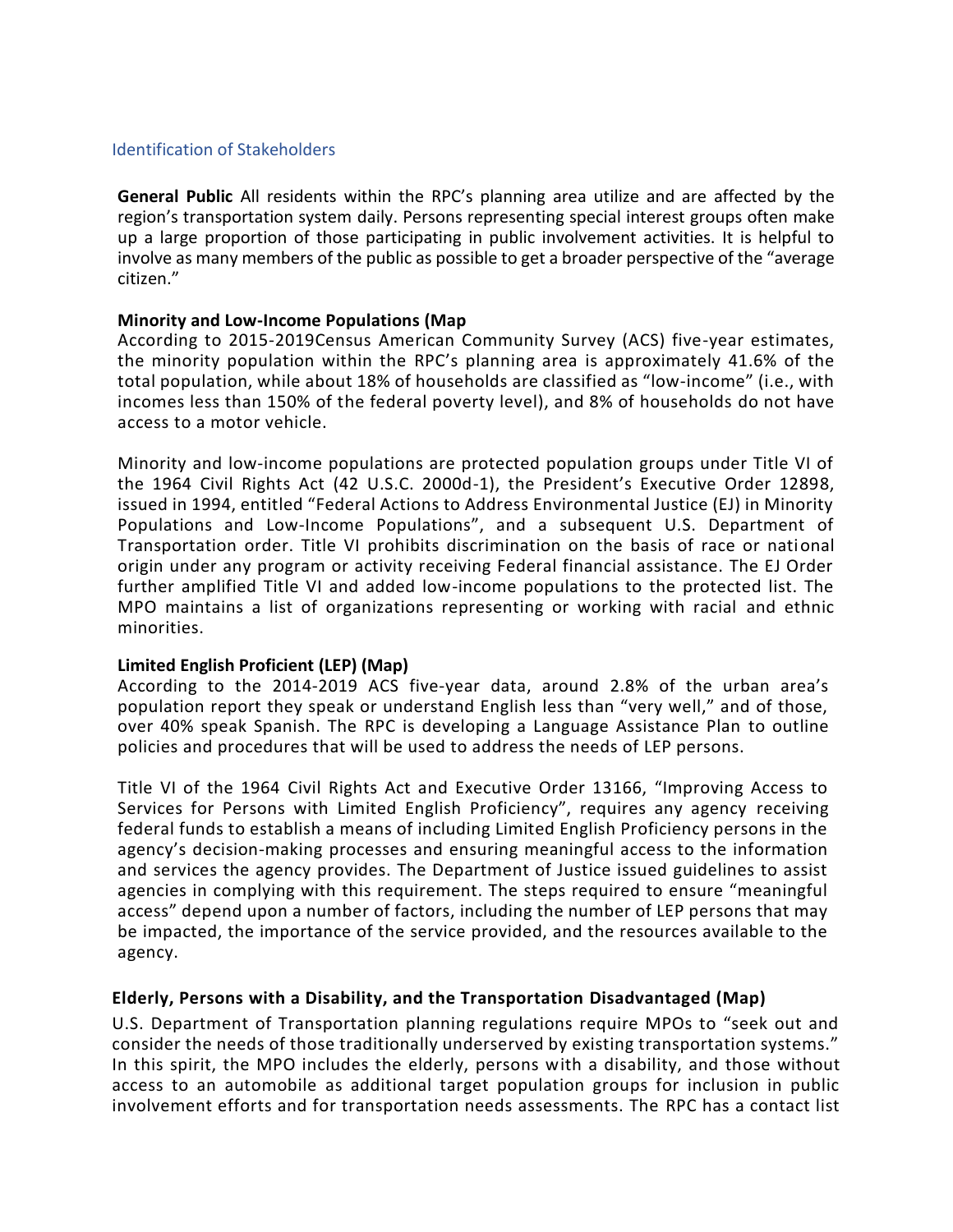of organizations representing the elderly and persons with disabilities as well as agency staff working with these groups.

According to 2014-2019 ACS five-year data, 15%of the region's population was aged 65 and over. The 2019 5-year ACS also estimated 14% non-institutionalized population experienced a disability; 29% of the population 65 or older experience a disability. The 2015-2019 ACS estimates over 7% of the region's population lives in a household without access to an automobile.

## **Transportation Providers**

These stakeholders include public agencies and private companies administering or providing passenger transportation (fixed-route bus, paratransit, shared-ride taxi, intercity bus) and freight transportation (rail, truck, air) services. Representatives of these agencies and companies are included in the RPC's contact lists, which are continually updated. A notice with the listing of transit projects in the draft TIP is sent out to representatives of these agencies and private transportation providers for comment each year in accordance with federal regulations.

## **Local Jurisdictions and Public Agencies**

Coordinating the RPC's transportation and other planning processes with local, parish, and state transportation planning and other planning activities affected by transportation is essential. Examples of activities affected by transportation include land use growth, economic development, safety/security operations, and environmental protection. Thus, local, parish, state, and federal officials and agency staff are important stakeholders. The BIL places an emphasis on consultation and coordination with these officials and staff.

**Private Businesses, Special Interest Groups, and Other Organizations** Special interest groups are stakeholders. Representatives of these organizations are helpful in the planning process by bringing perspectives and extensive knowledge of their issue areas. Examples of these groups include bicycle, pedestrian, and transit advocacy organizations; chambers of commerce; environmental organizations; neighborhood associations, social aid and pleasure clubs, etc. The RPC maintains contact lists of these organizations, which are updated periodically.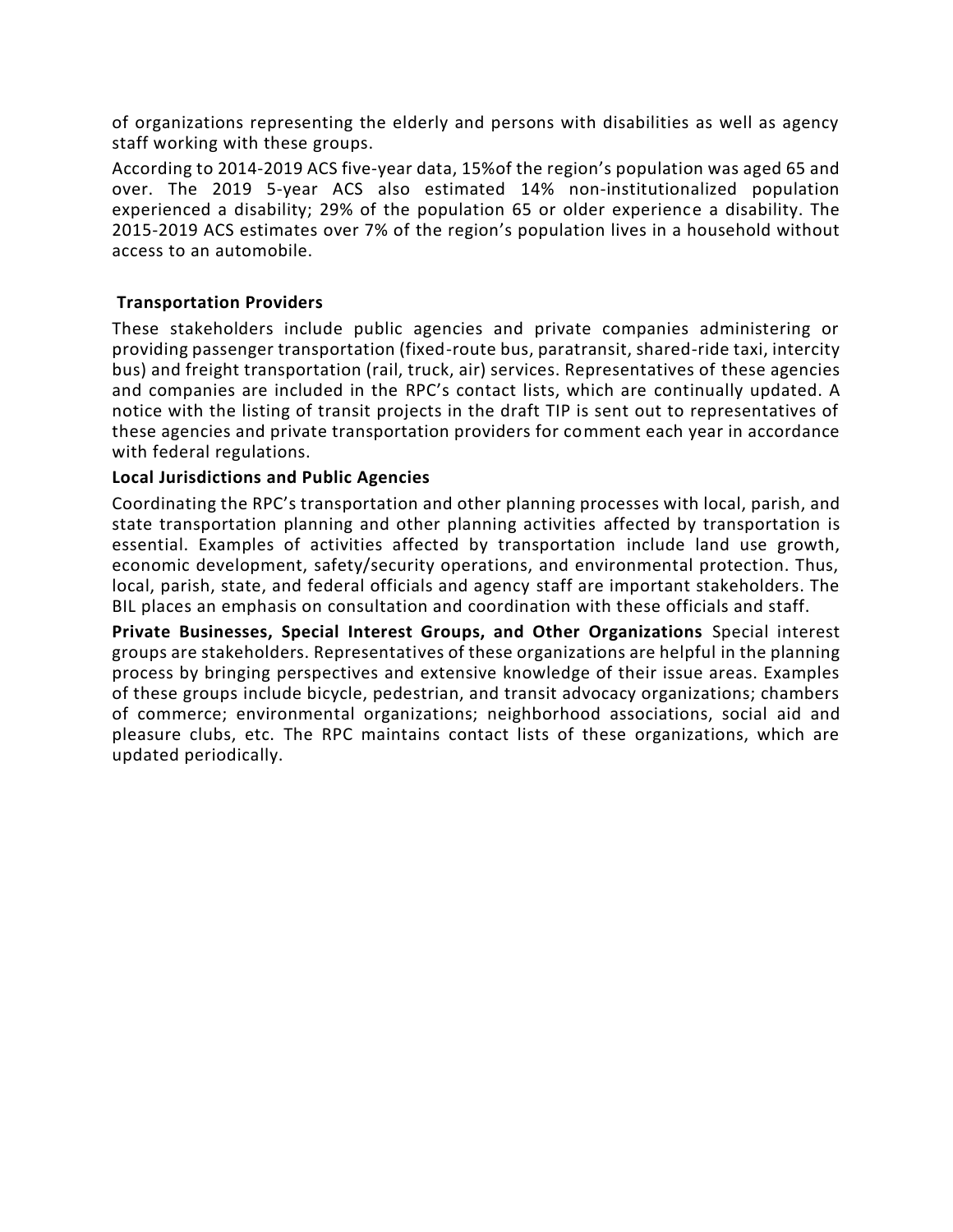## Public Involvement Methods

#### **RPC Website**: [www.norpc.org](http://www.norpc.org/)

The RPC website provides up-to-date information on the following:

- RPC/TPC Board meeting schedules, agenda, minutes, and other important notices
- Requests for qualifications
- Current and past plans, projects, and publications within the current MTP planning cycle
- GIS data and maps (obligated projects, demographics, traffic counts, etc.)
- Public comment and feedback forms

The website is used both as a communication tool and as platform to submit public comment during planning processes. There is a general comment form as well as contact information for RPC staff.

#### **Email Notifications**

The RPC maintains a database of contacts which serves as the foundation for the mailing lists. Emails are generated using Constant Contact. Efforts will continue to build out and clean up current email lists to ensure adequate reach to as many people as possible, including underserved populations. Meeting sign-in sheets, phone call logs, and email correspondence will provide opportunities to expand email lists. In addition, for those seeking to be more involved in RPC planning efforts, they are able to add themselves using the *Get Involved* page on the website.

The e-mail lists are used to announce upcoming meetings, distribute public informational materials, provide information about the RPC's activities, and identify potential citizen advisory committee members. The lists may also be used for questionnaires/surveys and flyers. Program leads and project managers will develop and maintain mailing lists tailored to specific outreach needs.

## **Public Hearings – when vote required**

The RPC/TPC board and any other governing body required by law to establish quorum shall schedule and hold public hearings on all matters requiring an official vote on policy or implementation. Public hearings are meetings where the public is invited to provide onthe-record comments and testimony on an issue. Participants may also submit written comments as part of the public hearing process. *This includes but not exclusive the RPC/TPC board meetings held monthly on the 2nd Tuesday.*

Public hearing notices must be posted a minimum of seven (7) days before a meeting via website and newspaper. Meeting agendas, minutes, and other documents must also be posted concurrently.

## **Public Meetings**

Public meetings will be held throughout the eight-parish region at various stages of transportation planning and program development. Public meetings allow RPC staff to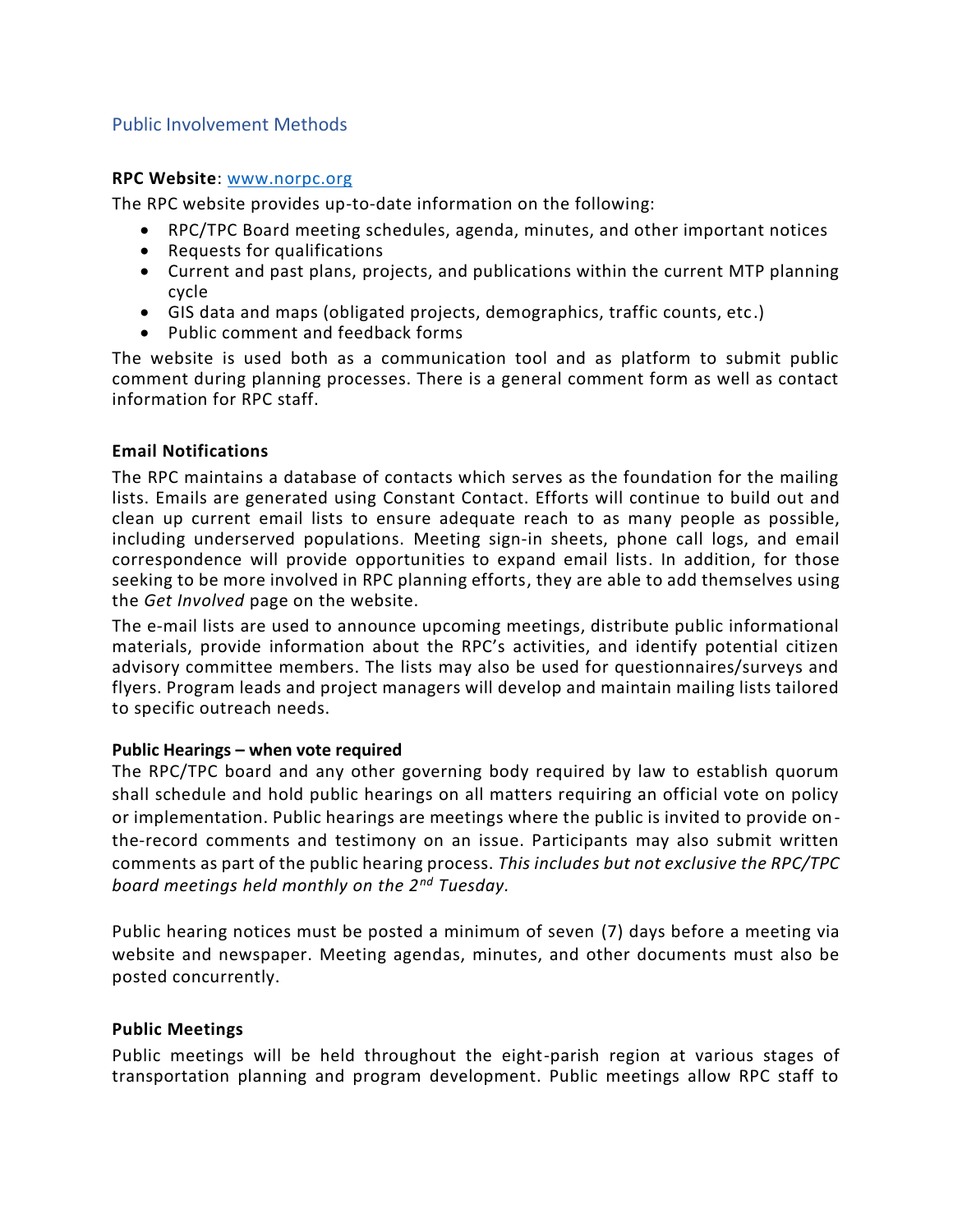present and illustrate information, alternatives, and recommendations and are a primary vehicle for receiving public comment.

Public meetings will be held at times and in areas convenient to potentially affected citizens. Convenient time generally means in the evening after typical work hours, but other times will be considered. Most meetings will be held in locations with convenient access by transit and bicycle as well as by car. However, in the interest of holding meetings throughout the regional planning area, this will not always be possible. The locations of all meetings will be in locations that are accessible by persons with disabilities.

## **Virtual meetings**

Virtual tools and platforms can efficiently be made accessible to communities, many at a lower cost than traditional public engagement methods. By removing significant barriers of transportation, access to childcare, and general time constraints virtual meetings allow for more participation in the planning process. Using GoToMeeting/GoToWebinar platforms the RPC will conduct virtual meetings that coincide with or supplement in person meetings.

Fliers will be used to announce upcoming meetings for programs and projects. The fliers will be produced in a digital format and distributed via e-mail to the specified e-mail lists. The meeting flyer will generally contain a brief description of the purpose of the meeting(s), the time(s) and location(s), and contact information and the website address where additional information can be obtained.

The format of the meetings whether virtual or in person will vary, but will typicall y include "open houses," small group discussion, and large group question/answer or comment sessions.

## **Fact Sheets and Informational Brochures**

Fact sheets and other informational brochures will be used to provide easily digestible formats, including but not limited to the use of graphics or other visualization techniques. Fact sheets can be distributed at meetings, on the RPC website, social media accounts, and through other avenues.

## **Social Media**

The RPC maintains project specific Facebook pages used to post announcements, meeting notices, and general internet posts to foster more engagement with the public.

RPC social media accounts are used to:

- Keep public informed about upcoming meetings and events; also allowing for registration
- Raise awareness and engage
- Solicit general input
- Inform and educate the public
- Livestream public meetings

The RPC will continue to work on developing more strategies to increase its reach and following on social media to further efforts in planning.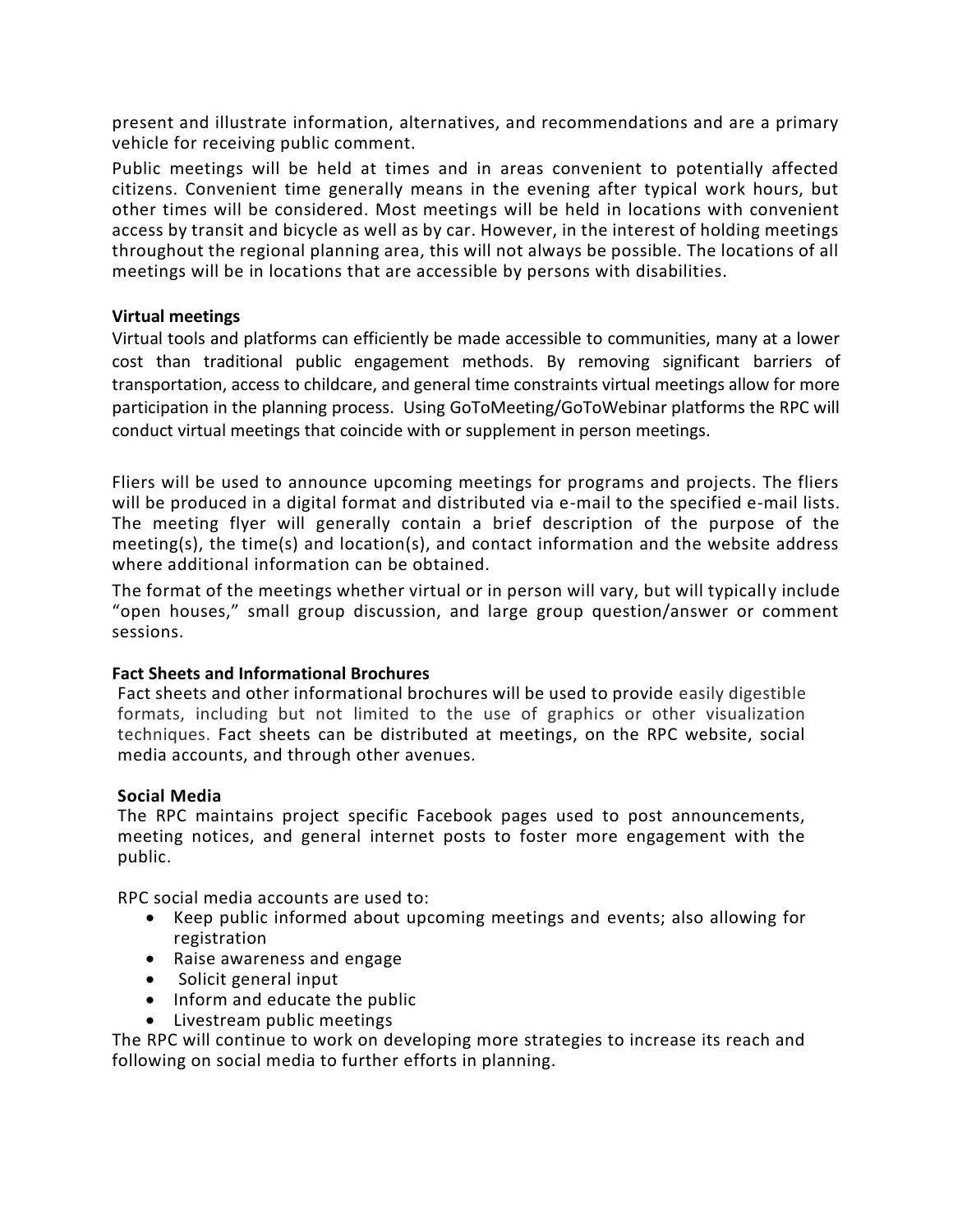#### **Newsletter**

Quarterly newsletters will be published to the RPC website and distributed via email using Constant Contact. These newsletters will contain information about current transportation planning initiatives, ongoing programs, upcoming meetings, and general RPC news.

#### **Media Outreach**

Various media strategies will be employed to generate public interest and disseminate information as widely as possible. These may include press releases to local media (newspaper, television, radio), editorial board meetings, public service announcements (PSAs), social media, and possibly videotaping of some meetings. Daily and weekly newspapers may be solicited for publishing supplements with information about projects. Placement of ads or other announcements in minority publications in English, Spanish, and Vietnamese will also be considered.

#### **Focus Groups and Workshops**

Focus groups are small groups of stakeholders brought together for a facilitated discussion to provide more in-depth feedback on a topic or plan and gather user specific comments and concerns. Focus groups may also participate in workshops using small group exercise and discussion questions. These methods are helpful to engage targeted stakeholder groups such as environmental justice populations and vulnerable roadway users to ensure that all voices are part of the planning process.

#### **Surveys**

Surveys will be considered when specific input from the public is desired. Surveys can be used to assist in making decisions that reflect the values, priorities, and desires of area citizens. These will typically be online surveys, but paper surveys, phone surveys, and other methods may be used as needed or requested.

#### **Presentations to Civic Groups, Local Transportation Committees, and Other Associations**

Presentations will be given to, or meetings held with organizational groups and associations, upon request. Depending upon the nature of the request, these presentations may focus on specific planning initiatives, or be more general and educational in nature. In addition, those groups and associations that have newsletters will be identified, and announcements and information sent to them to expand the reach of the RPCs communication efforts

#### **Community Event/Tabling**

Throughout the region there are numerous festivals, markets, and community events hosted year-round. These events are great opportunities to interact with the public allowing team members to go to them instead of asking them to come to meetings. Along with events RPC and team members can develop strategies to table at specified points known for high levels of foot traffic to reach constituents. Ex: Bus stops, libraries, schools, etc. Materials presented at tabling events may include infographics, surveys, and other interactive exhibits.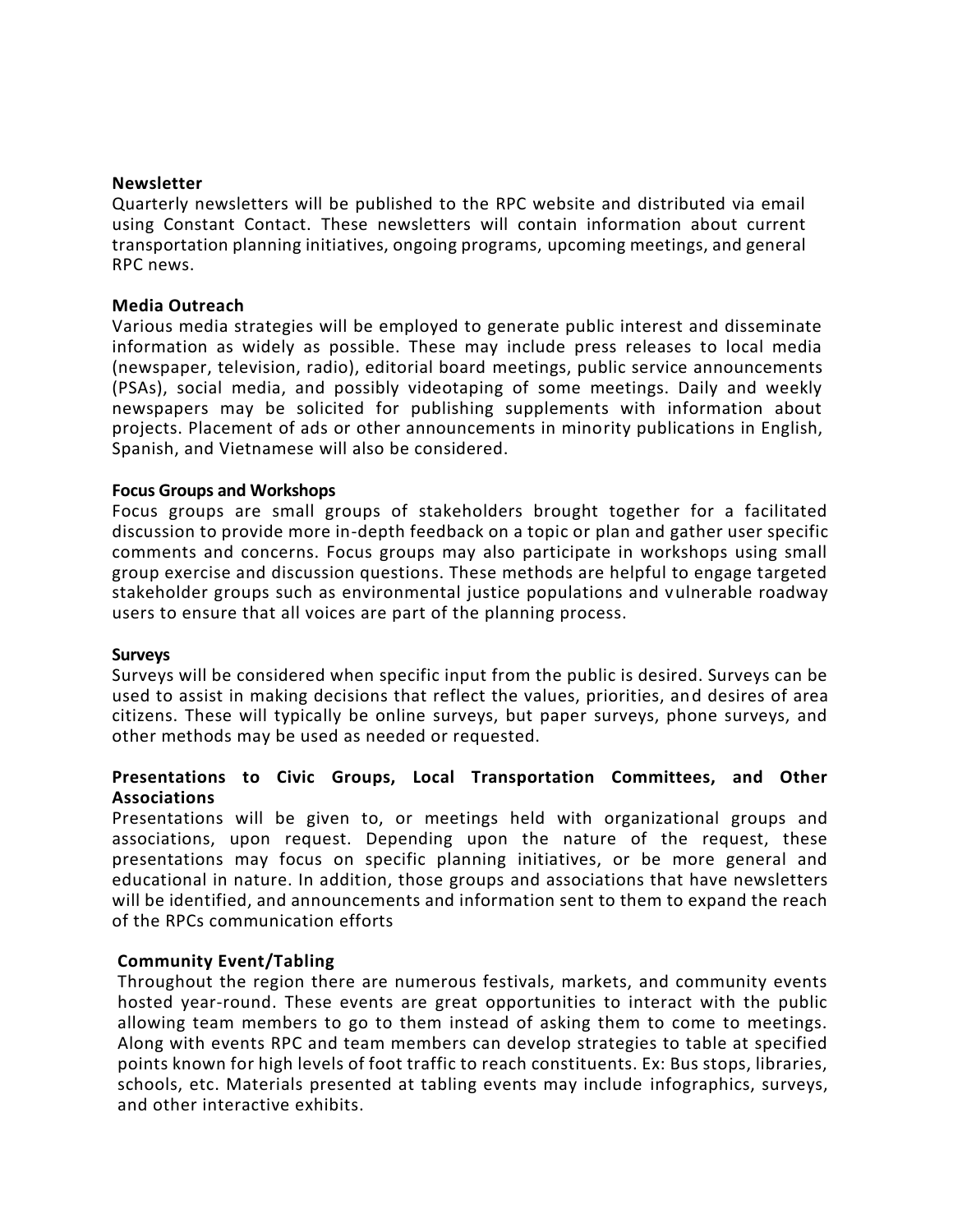# Inclusive Participation: Title VI and Environmental Justice

The RPC is committed to ensuring that all persons, including minority and low-income populations and those with disability or language barriers, have meaningful opportunities to participate in RPC planning and programming processes. The RPC will strive to address environmental justice issues at all stages of the planning process. This includes implementing the following strategies to identify and mitigate potential barriers faced by traditionally under-served groups and engage them in the decision-making process.

## Step 1: Identification

During the RPC project scoping process, management and staff determine the Project Limits for the study. The scope and project limit geographic file will be forwarded to the GIS staff and the Title VI coordinator to establish the Area of Interest (AOI), i.e., the areas adjacent to the project limits that have populations that may be impacted by a project. The area of interest will necessarily be coterminous with existing census boundaries. Geographically referenced data will be used to provide:

- A demographic profile for Title VI study area based on federal guidelines
- an Environmental Justice profile for Title VI study area based on federal guidelines
- a determination of socially vulnerable communities within the Title VI study area using the internal SVI model as needed

To determine the AOI, GIS staff will use RPC templates to create a buffer zone for the project limits based upon the project limits file and the scope. Generally, for bike and pedestrian projects this may be a one-and-a-half-mile buffer of the project limits. For more auto, truck, freight studies the buffer zone may be three miles or more. A draft buffer zone will be used to intersect and select Census geography joined to demographic data for initial consideration. Demographic layers including but not limited to Environmental Justice Awareness block groups (RPC layer designation following federal guidelines), minority populations, Hispanic/Latino populations, limited English proficiency households, population in poverty, families in poverty, households in poverty, populations under 18 years of age, elderly populations, and median household income will be used to provide initial AOI data. Several iterations may be necessary to determine the proper project area to best cover populations that may be affected by the study and determine if Environmental Justice Awareness areas closely adjacent need also be included.

This draft will be reviewed internally at RPC in map and data format with management and the project manager. Once this draft AOI and data are established, the AOI map and basic data layers will be shared in the initial project team meeting. Further editing of the area and/or demographic themes may be required post project team meeting. Upon completion of the AOI, the project manager and Title VI coordinator will work together to determine what measures are to be taken to ensure compliance and equitable representation. These measures will be used to guide internal work and external work via consultants.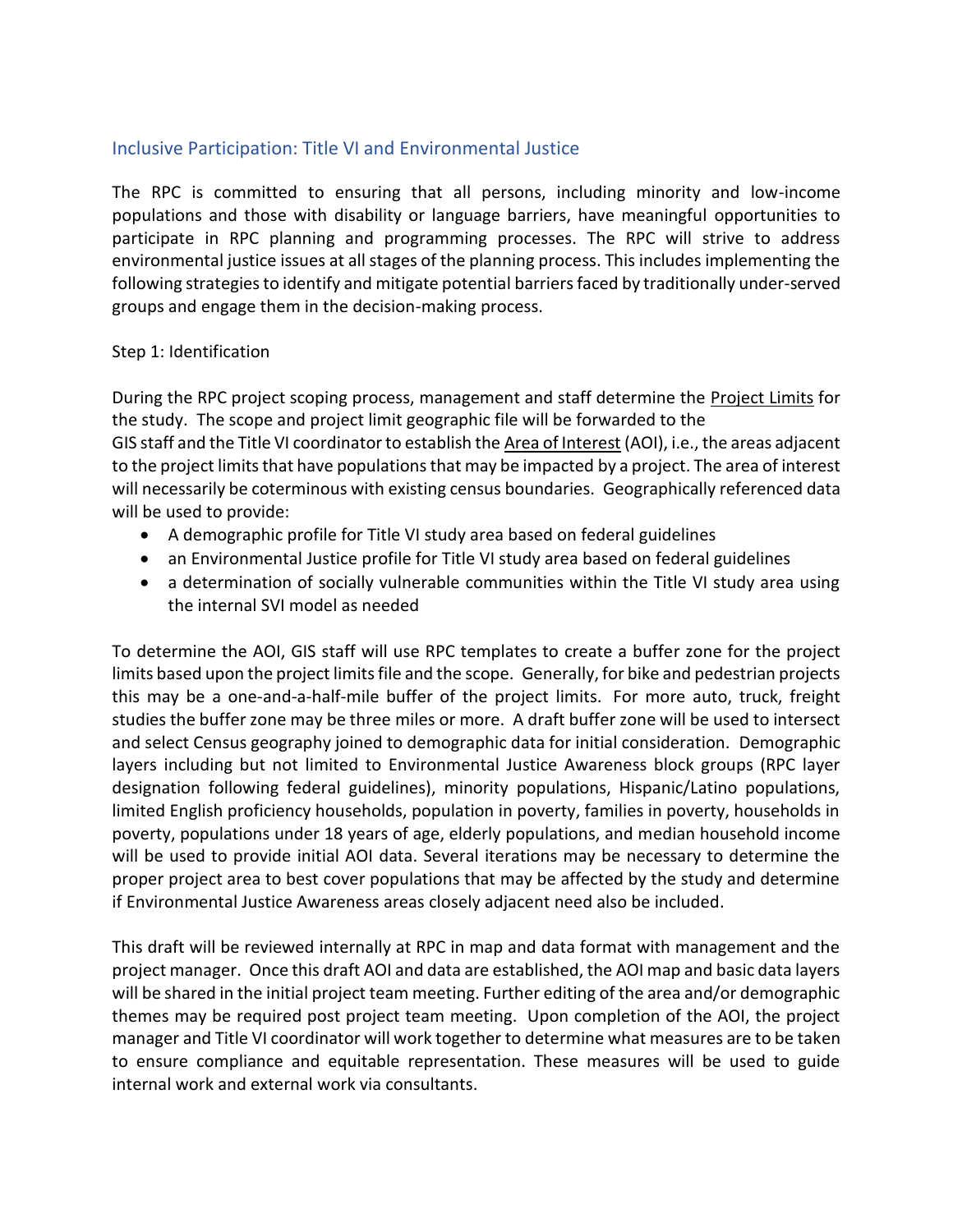## **Step 2: Mitigation**

After identifying communities within a planning area that may face barriers in the participation processes the RPC will in "Good Faith Effort" deploy the following strategies to ensure equitable representation:

- Seek representatives of minority, disability, and low-income groups will be identified and an effort will be made to include them on the board and advisory committees and in RPC mailings.
- Whenever possible, meetings will be held at locations accessible to persons with a disability, bus riders, and bicyclists, and that are convenient to neighborhoods with a concentration of minority and low-income persons.
- Translators/interpreters will be provided for meetings, if requested.
- A statement is included at the bottom of all meeting notices in English, Spanish, and Vietnamese indicating that an interpreter, materials in alternate formats, or other accommodations will be made available, if requested at least 48 hours prior to the meeting.
- Information, including meeting notices and press releases, will be provided to minority news media.
- Meeting materials relevant to ensure equal participation will be translated based on LEP assessment for given project areas
- Vital documents, as identified by the Title VI plan per request

# *Plan Evaluation and Tracking*

The RPC will routinely evaluate the effectiveness of its public engagement methods in order to optimize outreach strategies, identify opportunities to expand or improve outreach and engagement methods, and refine or replace outreach strategies that are ineffective.

The RPC will complete an evaluation form for all public information meetings, hearings, open houses, and other public engagement activities it hosts or participates in. Information that will be tracked will include method(s) used, number of participants, stakeholder groups in attendance, how the event was advertised, comments that were received and any general notes on what could be improved for future events. Meeting attendees will also be provided with comment forms to evaluate meeting content, methods, and other general feedback. This information will be summarized annually, as well as additional measures including number of website hits, social media reach, and media coverage as available. The RPC will also conduct a more detailed evaluation of the public participation plan at least every three years and make changes or additions in the components or strategies, as deemed necessary.

## Annual Transit Program of Projects

The Program of Projects is the annual distribution of FTA 5307 and 5339 funds among the region's transit grantees, and a description of the transit projects funded by those programs that will be included in the Transportation Improvement Program. The projects that are listed therein are